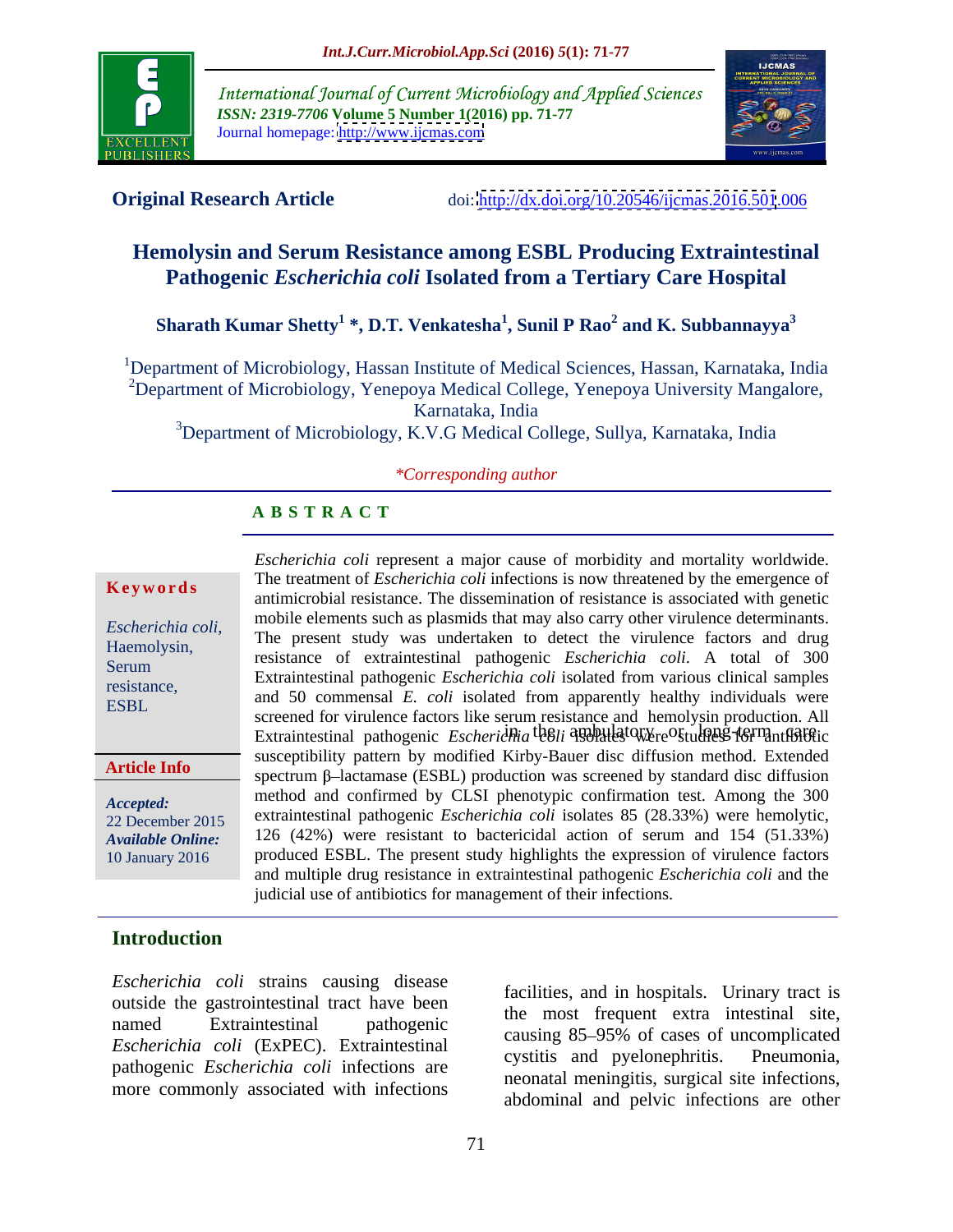extra intestinal types of infections (Gabriela

The virulence potential of *Escherichia coli* is largely determined by the presence of specialized virulence factors (VFs) such as **Materials and Methods** Haemolysin, Serum resistance, Cell Surface Hydrophobicity, Pili / Fimbriae (Type-1 This study was conducted in the department fimbriae, P fimbriae, S fimbriae, PAP), K of Microbiology, Hassan Institute Medical antigen, Somatic O antigen, fimbrial Sciences, Hassan, over a period three years. adhesions, Haemagglutination of Ethical clearance has been obtained from the erythrocytes, expression of Siderophore Aerobactin, production of Colicin V and pathogenic *Escherichia coli* (test) isolated Cytotoxic Necrotizing Factor (Blanc et al., from clinical specimens and 50 commensal 1996). The virulence traits of extraintestinal Escherichia coli isolated from feces of pathogenic *Escherichia coli* are distinct normal healthy individuals formed the study from those of intestinal pathogenic *Escherichia coli* and other gram negative bacilli that cause disease outside the bowel Identification of the isolates was done on the (Russo and Johnson., 2000). These virulence basis of the colony morphology, Gram markers are expressed with different staining and the standard biochemical tests frequencies in different disease states (John et al., 1994). Antibiotic sensitivity test ranging from asymptomatic bacteriuria to (Kirby-Bauer disk diffusion method) was urethritis, cystitis, pyelonephritis, done by using Amikacin(30 µg), bacteremia and septic shock. amoxicillin-clavulanic acid(20/10µg),

important mechanism of drug resistance cefoxitin  $(30\mu g)$ , ceftazidime $(30\mu g)$ , among the Gram negative bacteria. ceftazidime-clavulanic acid(30/10 µg), Extended spectrum  $\beta$  lactamases (ESBLs) ciprofloxacin (5µg), cotrimoxazole (25µg), belong to group 2be of Bush's functional gentamic in  $(10\mu g)$ , imepenem $(10\mu g)$ , classification and are derived from the point norfloxacin (10µg), discs (HiMedia) mutation in original plasmid mediated TEM-<br>CLSI,2006). 1 and SHV-1  $\beta$  lactamases (Bush et al., 1995). By definition, ESBL producing organisms confer resistance to penicillin,

The objectives of the present study were to was incubated with serum (0.05 mL) at evaluate virulence factors (serum resistance

et al., 2012, Smith et al., 2007). extraintestinal pathogenic *Escherichia coli* antibacterial resistance pattern of with special reference to ESBL production.

# **Materials and Methods**

institution. A total of 300 extraintestinal *Escherichia coli* isolated from feces of

Production of  $\beta$ -lactamases are the cefodoxime(10 $\mu$ g), cefotaxime (30 $\mu$ g), material.<br>Identification of the isolates was done on the basis of the colony morphology, Gram done by using Amikacin(30 µg), amoxicillin-clavulanic acid(20/10µg), ampicillin(10µg), ceftioxone (30µg), cefodoxime(10µg), cefotaxime (30µg), cefoxitin (30µg), ceftazidime(30µg),<br>ceftazidime-clavulanic acid(30/10 µg), gentamicin (10µg), imepenem(10µg), norfloxacin (10µg), discs (HiMedia) CLSI,2006).

# **Detection of Serum Resistance**

cephalosporins and monobactams. However, Serum resistance was studied using fresh they cannot hydrolyze cephamycins and are culture of the isolates grown at 37 °C on inhibited by Clavulanic acid (Paterson and blood agar. The harvested cells were Bonomo., 2005, Bradford PA.2001). suspended in Hank's balanced salt solution and hemolysin production) of extraintestinal contained bacterial suspension (0.05 mL) pathogenic *Escherichia coli* with commensal and equal volume of HBSS. 10 µl of strains of *Escherichia coli* isolated from samples were withdrawn at 0 minute and stool samples of healthy individuals and after 180 minutes of incubation and spread(HBSS). Bacterial suspension (0.05 mL) was incubated with serum (0.05 mL) at 37°C for 180 min. The control wells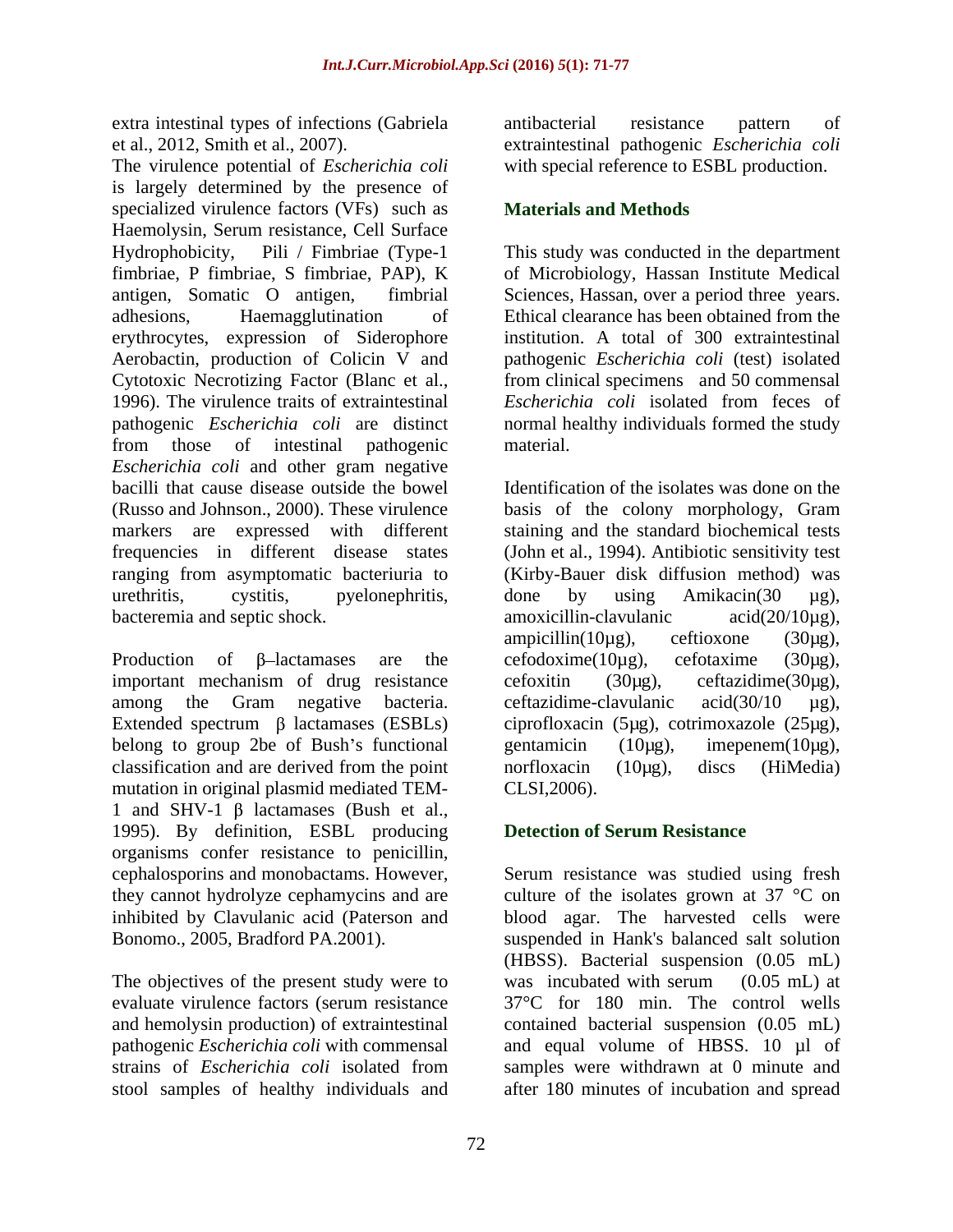on blood agar plates which were then 700603 was used as the positive control incubated at 37 °C for 18 h and the viable (CLSI, 2006). count was determined. Resistance of **Results and Discussion** bacteria to serum bactericidal activity is expressed as the percentage of bacteria surviving after 180 min of incubation with viable count dropped to 1% of initial value and resistant, if >90% of organisms survived

Plate hemolysis test was done by using 5% sheep blood agar for the detection of  $\alpha$ - Among hemolysin produced by *Escherichia coli. Escherichia coli* isolates were inoculated onto sheep blood agar and incubated haemolysin production (Siegfried et al.,

Ceftazidime and Cephotaxime in antibiotic Ceftazidime- Clavulanic acid  $(30/10\mu g)$  and reported higher serum resistance in Clavulanic acid  $(30/10 \mu g)$ , discs were

Regardless of zone diameter,  $a \ge 5$ mm increase in zone diameter of the alone was taken as ESBL producer. the negative control and ESBL - producing healthy individual (Caprioli A, 1989). In theorganism *Klebsiella pneumoniae* ATCC

(CLSI, 2006).

### **Results and Discussion**

serum, in relation to the original count. The from pus, 26 from sputum, 12 from blood bacteria were termed serum sensitive, if and 14 from endotracheal tubes + catheter after 180 minutes (Raksha et al., 2003). serum resistance. All ExPEC isolates were **Detection of Hemolysis production** was detected by screening test Out of 300 extraintestinal pathogenic *Escherichia coli* 167 were from urine, 81 tips. All the isolates (ExPEC and Control) were studied for hemolysin production and subjected to antibiotic sensitivity test. ESBL and phenotypic confirmation test.

overnight at 35 °C. Presence of a zone of isolates from blood 10(83.33%) followed by complete lysis of the erythrocytes around the endotracheal tubes10 (71.42%), sputum colony and clearing of the medium indicates 14(53.84%), pus 39 (48.14%) and urine 53 1994). *Escherichia coli* 10 (20%) exhibited **Detection of ESBL Producers previous study conducted by Sharma et al CLSI Phenotypic Confirmation Test** of *Escherichia coli* isolated from blood *Escherichia coli* strains resistant to study 32.7% of *Escherichia coli* were sensitivity test were subjected to phenotypic (Raksha et al.,2003). However, Kauser et al confirmation test for ESBL. In a lawn (2009), Prachi et al (2012), Sabitha Baby et culture of the strain, Ceftazidime  $(30\mu g)$  Vs al  $(2014)$ , and Siegfried et al  $(1994)$  have Cephotaxime (30μg) Vs Cephotaxime- uropathogenic *Escherichia coli*. Bacterial placed and incubated at 37ºC overnight. individual or combined effects of capsular 300 extraintestinal pathogenic *Escherichia coli* 126 (42%) showed resistance to bactericidal action of serum. Highest serum resistance was seen in (31.73%). Out of the 50 commensal resistance to bactericidal action of serum. A (2007), showed serum resistance in 77.4% which is similar to our results. In another resistant to bactericidal action of serum reported higher serum resistance in resistance to killing by serum results from polysaccharide and surface proteins (Taylor., 1983).

Cephalosporin tested in combination with Hemolysin production is a property Clavulanic acid Vs its zone size when tested associated with *Escherichia coli* strains that *Escherichia coli* ATCC 25922 was used as as it is rarely found in fecal isolates from infect extraintestinal sites in humans, where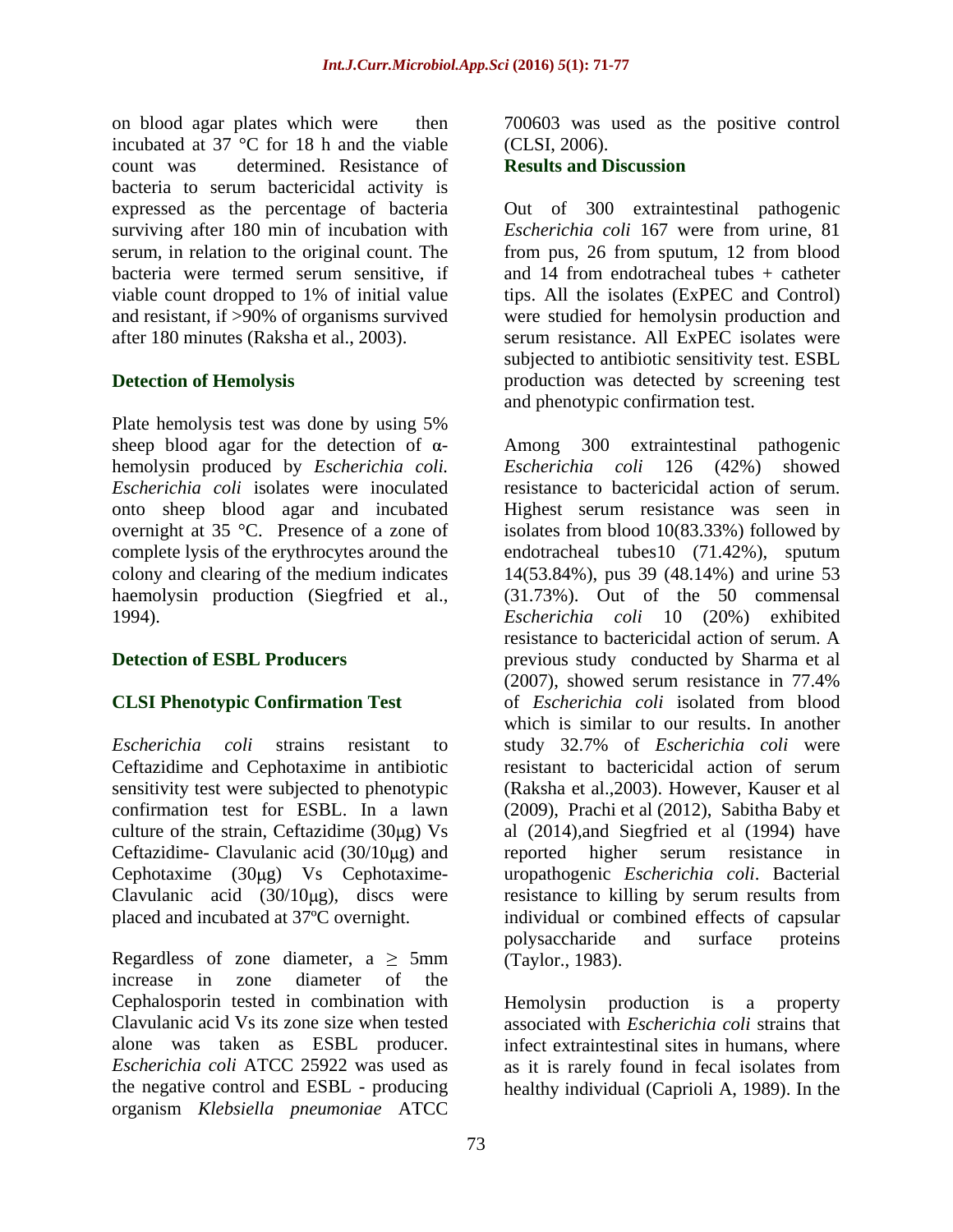present study, hemolysin production was (20.98%) and sputum 5(19.2%). tubes + catheter tips ie,  $7(50%)$  followed by blood 5 (41.6%), urine 51 (30.53%) pus 17

(20.98%) and sputum 5(19.2%).

observed in 85 (28.3%) extraintestinal Sharma et al (2007) reported hemolysin pathogenic *Escherichia coli* and 7 (14%) production in 64.2% of *Escherichia coli* commensal *Escherichia coli* isolates isolated from blood. Raksha et al (2003), respectively. Hemolysin production was Johnson (1991) and Fakrunddin et al (2013) highest among the isolates of endotracheal have reported highest hemolysin production among urinary isolates.

# **Table.1** Virulence Markers of Extra Intestinal Pathogenic and Commensal *Escherichia coli* Isolates

| Virulence     | Urine    | Pus         | Sputum     | Blood     | catheter | Total         | $\lfloor$ Control $\rfloor$ p |        |
|---------------|----------|-------------|------------|-----------|----------|---------------|-------------------------------|--------|
| factors       | (167)    | (81)        | (26)       | (12)      | tips(14) | (300)         | (50)                          |        |
| Serum         |          |             |            |           |          | 126<br>⊥∠∪    | 10                            | < 0.05 |
| resistance    | (31.73%) | $(48.1\%)$  | $(53.8\%)$ | $(83.3\%$ | 71.4%)   | (42%          | (20%)                         |        |
| Haemolysin 51 |          |             |            |           |          | $Q \subseteq$ |                               | < 0.05 |
|               | (30.53%) | $(20.98\%)$ | (19.2%     | (41.6%    | $(50\%$  | $(28.3\%)$    | $(14\%)$                      |        |

# **Table.2** ESBL Production in Extra Intestinal Pathogenic *Escherichia coli*

| Sample        | Number of isolates | <b>ESBL</b> positive | Percentage    |
|---------------|--------------------|----------------------|---------------|
| Urine         | 1/7<br>101         |                      | 51.49         |
| Pus           |                    |                      | 46.91         |
| <b>Blood</b>  |                    |                      | 58.33         |
| Sputum        |                    |                      | $\sim$ $\sim$ |
| Catheter tips |                    |                      | 85.71         |
| Total         | 300                | 151                  | 51.33         |

## **Table.3** ESBL Production by Serum Resistant and Serum Sensitive Extraintestinal Pathogenic *Escherichia coli*

|             | Serum resistant $(126)$ |            | Serum sensitive (174) |                          |            |        |
|-------------|-------------------------|------------|-----------------------|--------------------------|------------|--------|
| <b>ESBL</b> | <b>ESBI</b>             | Percentage | <b>ESBL</b>           | <b>ESBL</b>              | Percentage |        |
| Positive    | Negative                |            | Positive              | $\mathbf{X}$<br>Negative |            |        |
| O.          |                         | 51.58      | $\sim$ .              |                          | 51.14      | > 0.05 |
|             |                         |            |                       |                          |            |        |

## **Table.4** ESBL Production by Haemolytic and Non Haemolytic Extraintestinal Pathogenic *Escherichia coli*

|             | Haemolytic(85)                     |                 | Von Haemolytic $(215)$                    |                          |            |        |
|-------------|------------------------------------|-----------------|-------------------------------------------|--------------------------|------------|--------|
| <b>ESBL</b> | <b>ESBL</b>                        | Percentage      | <b>ESBL</b>                               | <b>ESBL</b>              | Percentage |        |
| Positive    | $N$ egative<br>$\ddot{\mathbf{u}}$ |                 | Positive                                  | $\mathbf{r}$<br>Negative |            |        |
|             |                                    | --- --<br>01.17 | $\sim$ $\sim$ $\sim$<br>1 I Y Z<br>$\sim$ | 113                      | 47.44      | < 0.05 |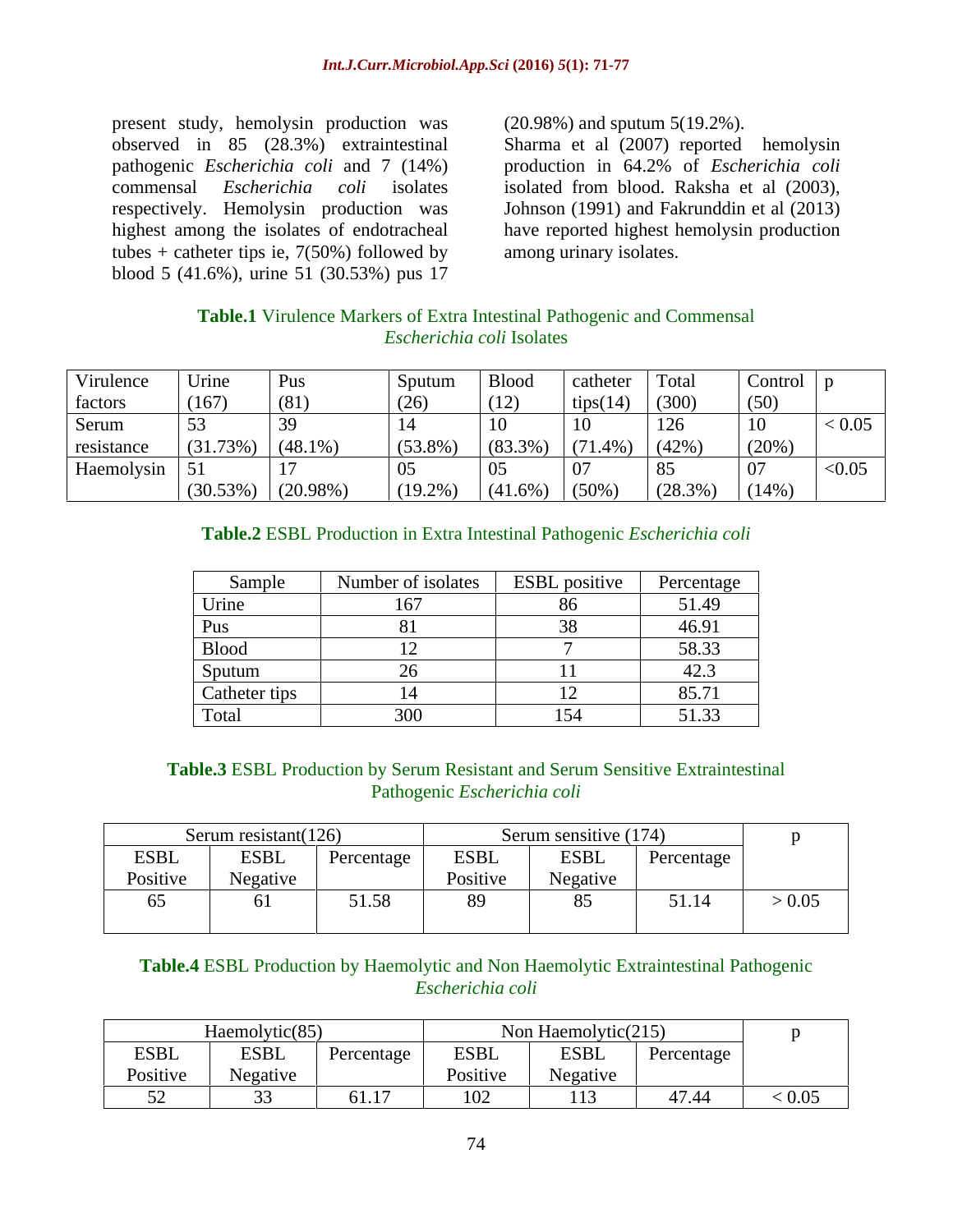Antibiotic susceptibility pattern was studied Force of the Infectious Diseases Society of for all isolates of extra intestinal pathogenic<br> *Escherichia coli*. Resistance was observed to Enterobacteriaceae (*Klebsiella* species and *Escherichia coli*. Resistance was observed to Enterobacteriaceae (*Klebsiella* species and commonly used antibiotics such as *Escherichia coli*) as one of six problematic ampicillin, ciprofloxacin, co-trimoxazole, drug-resistant pathogens and suggested an cefotaxime, gentamicin, nalidixic acid, urgent need for newer and more effective ceftrioxone and ceftazidime where as all therapeutics (Talbot et al., 2006). The high the strains were susceptible to Imepenem. In rate of ESBL production by extra intestinal the present study we found that 76.9% pathogenic *Escherichia coli* may be due to isolates were resistant to ampicillin. These the selective pressure imposed by extensive results were consistent with the previous use of antimicrobials and indiscriminate use studies on drug resistance in *Escherichia coli* (Gupta et al., 1999, Suman and Bhat producing strains, a slight increase in MICs GK 2001). The greater prevalence of or oxyimino-cephalosporins has been resistance to common antibiotics has also been reported by other workers (chitins et failure. The availability of antibiotics al., 2003 and Weiner et al 1993). Several without a prescription, their widespread use bacteria, including *Escherichia coli*, by the general public often with suboptimal construct a multiple-antibiotic-resistance dosing and duration of therapy, contribute to efflux pump that provides the bacterium the emergence of this problem. The with resistance to multiple types of judicious use of antibiotics, good antibiotic antibiotics, including erythromycin, policy, periodic surveillance of antibiotic tetracycline, ampicillin and nalidixic acid. resistance patterns and accurate detection This pump expels the antibiotic from the and reporting of ESBL production by cell's cytoplasm, helping to maintain the pathogenic bacteria are needed to limit the intracellular levels below a lethal concentration. (Oethinger M.et al., 1988).The higher rates of multidrug resistance in *Escherichia coli* may be related to the dissemination of antibiotic resistance among hospital isolates of We are extremely thankful to Dr.Ravikumar *Escherichia coli*.

*Escherichia coli* is the most common ESBL producing Gram negative bacteria isolated from different clinical samples followed by *Klebsiella*. The present study detected 51.3% of ESBL production among ExPEC and results of the present study correlate with other studies from Karnataka. (Ananthakrishna et al., 2000, Nair T Bhaskaran et al., 2011). In the present study, the highest percentage of ESBLs was observed among inpatients (77.2%). In observed among inpatients (77.2%). In 18:160-5.<br>2006, the Antimicrobial Availability Task Baby, Sabitha, Vimal Kumar Karnaker, and

America listed ESBL-producing pathogenic *Escherichia coli* may be due to of cephalosporins. In infections with ESBL of oxyimino-cephalosporins has been reported to be sufficient to cause treatment failure. The availability of antibiotics by the general public often with suboptimal dosing and duration of therapy, contribute to emergence and spread of antibiotic resistance in bacteria.

# **Acknowledgement**

B.C, Director HIMS Hassan, Karnataka for providing the necessary facilities during the research work.

# **References**

Anathakrishan, AN., Kanungo, R., Kumar, A., Badrinath, S. 2000.Detection of extended spectrum b-lactamase producers among surgical wound infections and burn patients in JIPMER. Indian J Med Microbiol**.**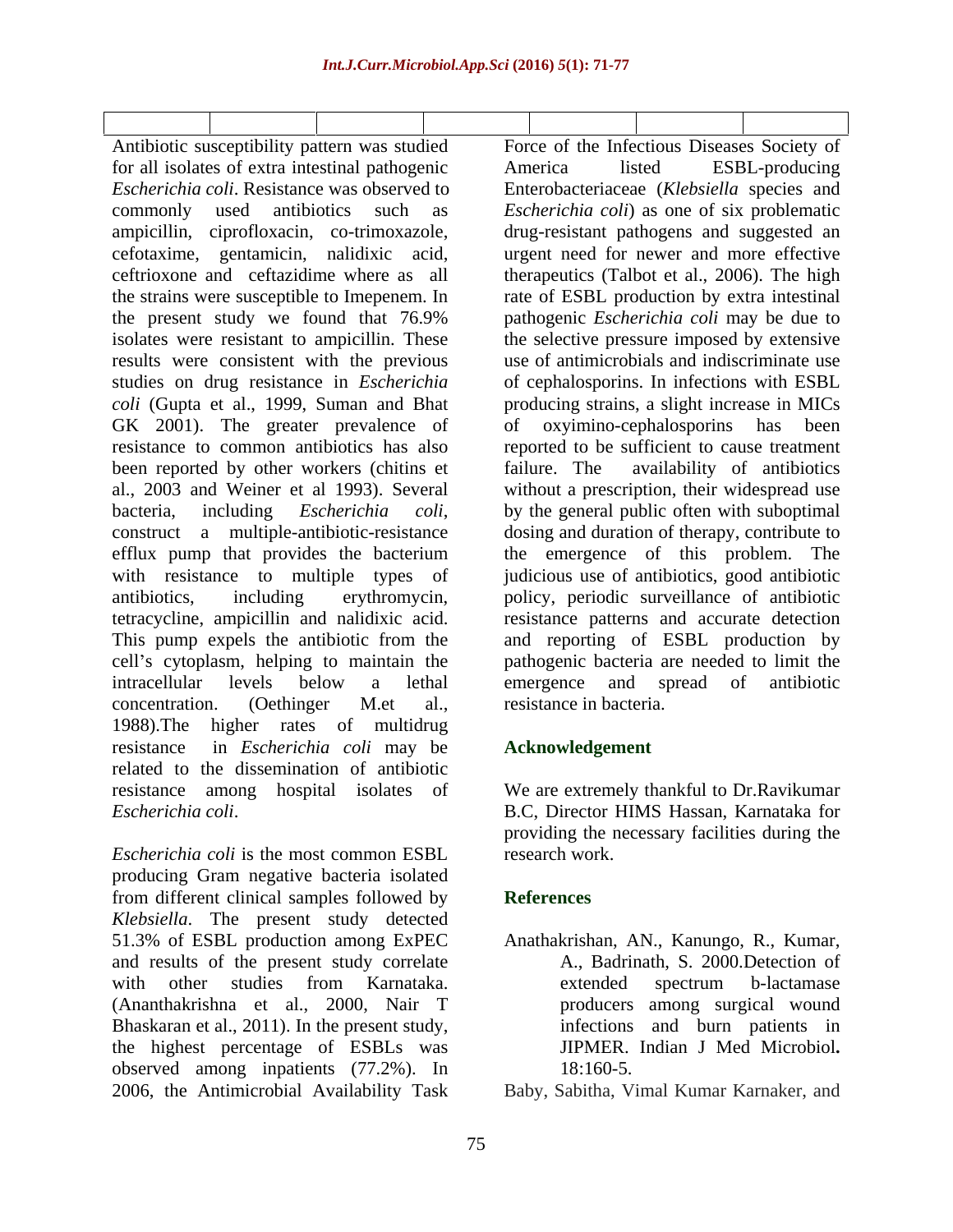Microbiol. App. Sci 3(8) 823-828.

- 
- Bradford, PA. 2001. Extended spectrum  $\beta$  antimicrobial resistance among detection of this important resistance JAMA 281:736-8. detection of this important resistance JAMA 281:736-8.<br>
Iohn, GH., Noel, RK,,Peter, HA.,Sneath,J.,
- Bush, K., Jacoby GA., Medeiros, AA.1995. Facultative anaerobic Gram negative
- 
- Chitnis, SV., Chitris, V., Sharma, N., Chitnis, DS. 2003. Current status of
- antimicrobial susceptibility testing;
- Abhijit., C, Shanewaj. KBN.2013.A

R. K. Geetha. 2014. Serum in extraintestinal pathogenic Bactericidal Resistance in *Escherichia coli* (ExPEC) in Uropathogenic *E. coli*. Int. J. Curr. Bangladesh.Indian J Med Res.137 in extraintestinal pathogenic *Escherichia coli* (ExPEC) in ,988-990.

- Blanc, M., Blanco, JE., Abalia, L., Alonso, Gabriela, J., da Silva., Nuno Mendonca. MP., Blanco, J.1996. Virulence factors and O groups of *Escherichia coli* isolates from patients with acute *coli* virulence in *Escherichia coli*, pyelonephritis, cystitis and Virulence. 3(1): 18-28. 2012. Association between antimicrobial resistance and virulence in *Escherichia coli*, Virulence. 3(1): 18-28.
	- asymptomatic bacteriuria. Eur J Gupta, K., Scholes, D.,Stamm, WE. 1999. Epidemiol. 12:191–198. Thereasing prevalence of lactamases in  $21^{st}$  century: uropathogens causing acute st century: uropathogens causing acute Characterization, epidemiology and uncomplicated cystitis in women. Increasing prevalence of antimicrobial resistance among uropathogens causing acute
	- 51. Stanley, T.1994. Willams. A functional classification scheme  $\qquad \qquad$  rods. In: Bergey's Manual of for  $\beta$ - lactamases and its correlation Determinative Bacteriology, 9thed. with molecular structure. William R.Hensyl, Editor (Lippincott Antimicrob.Agents Chemother. Williams & Wilkins USA):23 Stanley, T.1994. Willams. Facultative anaerobic Gram negative William R.Hensyl,Editor (Lippincott
- 39:1211-33. Johnson, JR .1991. Virulence factors in Caprioli, A., Falbo, V.,Ruggeri, *Escherichia coli* urinary tract FM.,Minelli, F.,OrskovI, Donelli, G.1989. relationship between Review.4(1):80-128. *Escherichia coli* urinary tract infection. Clinical Micro Review.4(1):80-128.
	- Cytotoxic necrotizing factor Kausar, Y., Chunchanur, S., Nadagir production and serotype in hemolytic S,.Halesh,LH.,Chandrasekhar,MR.20 *E.coli*.J Clin Microbiol.27,758-761. 09.The virulence factors, serotypes drug resistance among gram negative tract infections. Al Ameen J Med bacilli isolated from admitted cases Sci. 2.1.:47-51. Kausar,Y.,Chunchanur, S., Nadagir and the antimicrobial susceptibility pattern of Escherichia coli in urinary tract infections. Al Ameen J Med Sci. 2.1.:47-51.
- in a tertiary care centre. J Assoc Nair,TB., Bhat KG., Shantaram, M.2013. Physicians India. 51:28-31. Invitro biofilm production and<br>Clinical and Laboratory standards.2006. Invitro standards in the state of uropathogenic Performance standards for Escherichia coli. Int J Pharm Bio Invitro biofilm production and virulence factors of uropathogenic Escherichia coli.Int J Pharm Bio Sci.4(1): (B) 951-956.
- 16th Informational Supplement, Oethinger, M., I. Podglajen, W.V. Kern and Clinical and Laboratory Standards S.T. Levy, 1988. Overexpression of Institute; M100- S 16 CLSI, USA, the marA and soxS regulatory gene Wayne. PA. **in clinical topoisomerase mutants of** Fakruddin, M.,Reaz, M., Mazumdar, *Escherichia coli*. Antimicrob Agent Chemother. 42: 2089-2094.
	- preliminary study on virulence Paterson, DL.,Bonomo,RA.2005. Extended factors and antimicrobial resistance  $spectrum$   $\beta$ -lactamases clinical